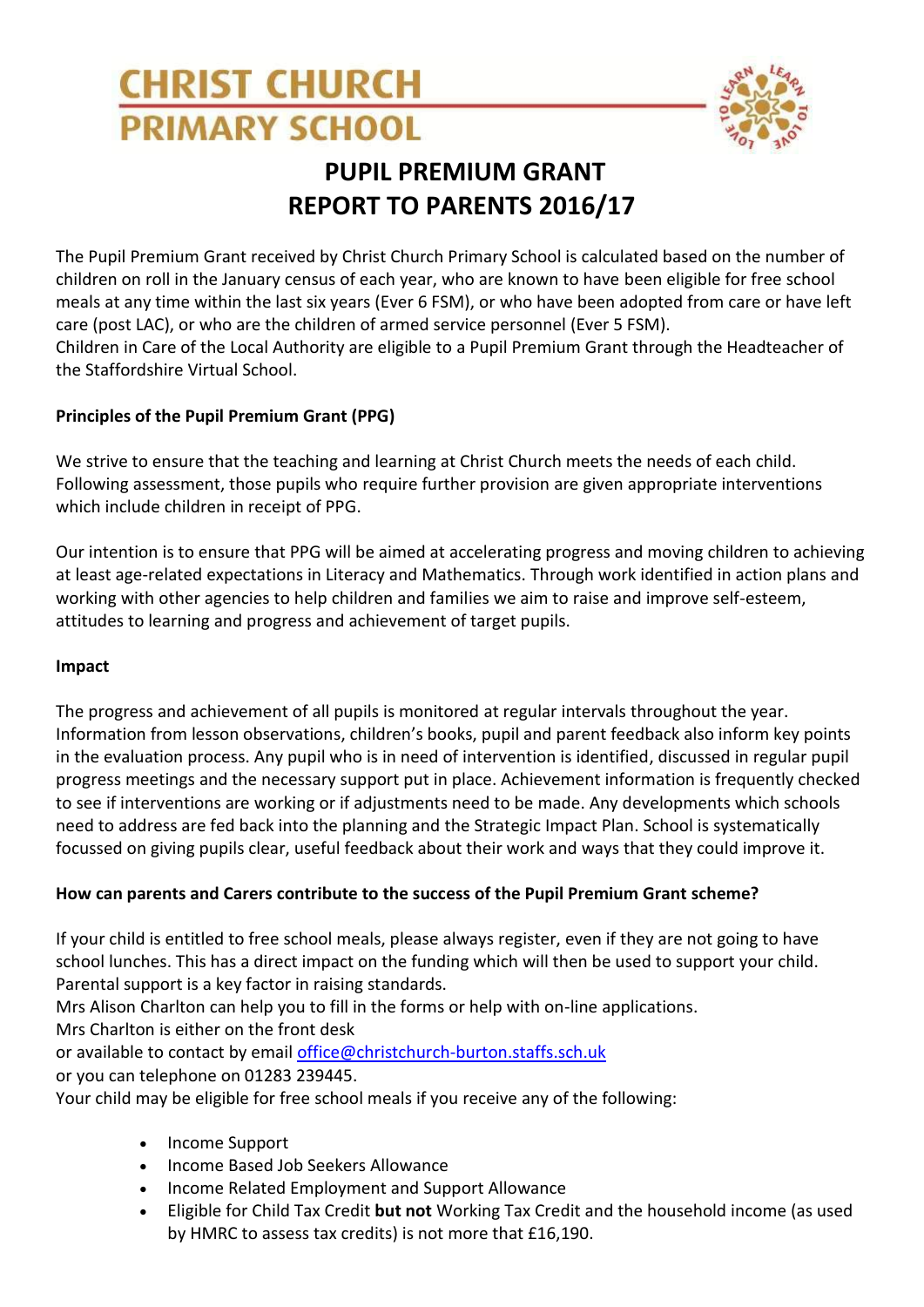- Support under part VI of the Immigration and Asylum Act 1999
- In receipt of the 4 week run on of working tax credit (this is where someone becomes unemployed or reduces their hours and so is no longer entitled to working tax credit but will continue to receive it for a further 4 weeks and is entitled to free meals during that time)
- Universal credit

#### **Early Years Pupil Premium (EYPP)**

Extra funding is available to support some three and four year old children in nursery. Up to £300 per year can be accessed for eligible children.

#### **Eligibility**

Three and four year olds will be eligible if their parents are in receipt of one of the following benefits:

- Income Support
- Income-based Jobseekers Allowance
- Income-related Employment and Support Allowance
- Support under Part VI of the Immigration and Asylum Act 1999
- the guaranteed element of State Pension Credit
- Child Tax Credit (provided you're not also entitled to Working Tax Credit and have an annual gross income of no more than £16,190)
- Working Tax Credit run on paid for 4 weeks after you stop qualifying for Working Tax Credit.

\*\*\* In addition, a child will be eligible if they:

- have been looked after by the local authority for at least one day
- have been adopted from care
- have left care through special guardianship; and
- are subject to a child arrangement order

#### **Christ Church Pupil Premium Grant received during Financial Year 2016-17**

#### *Table showing number of pupils eligible for PPG and how much PPG was received*

| Number of pupils and Pupil Premium Grant received April 2016 - April 2017 |                                                                     |
|---------------------------------------------------------------------------|---------------------------------------------------------------------|
| Total number of pupils on roll (main school)                              | 311                                                                 |
| Number of pupils eligible for PPG (Ever 6 FSM)                            | 55                                                                  |
| Number of pupils eligible for PPG (Ever 5 FSM)                            | 0                                                                   |
| Number of pupils eligible for PPG (Post LAC)                              | 1                                                                   |
| Amount of PPG received per pupil (Ever 6 FSM)                             | £1,320                                                              |
| Amount of PPG received per pupil (Ever 5 FSM)                             | 0                                                                   |
| Amount of PPG received per pupil (Post LAC)                               | £1,900                                                              |
| Total of children eligible for PPG                                        | 56 in April 2016<br>55 by April 2017                                |
| Total amount of PPG received                                              | £72,600 (Ever 6)<br>plus £1,900 (Post LAC)<br>Grand total = £74,500 |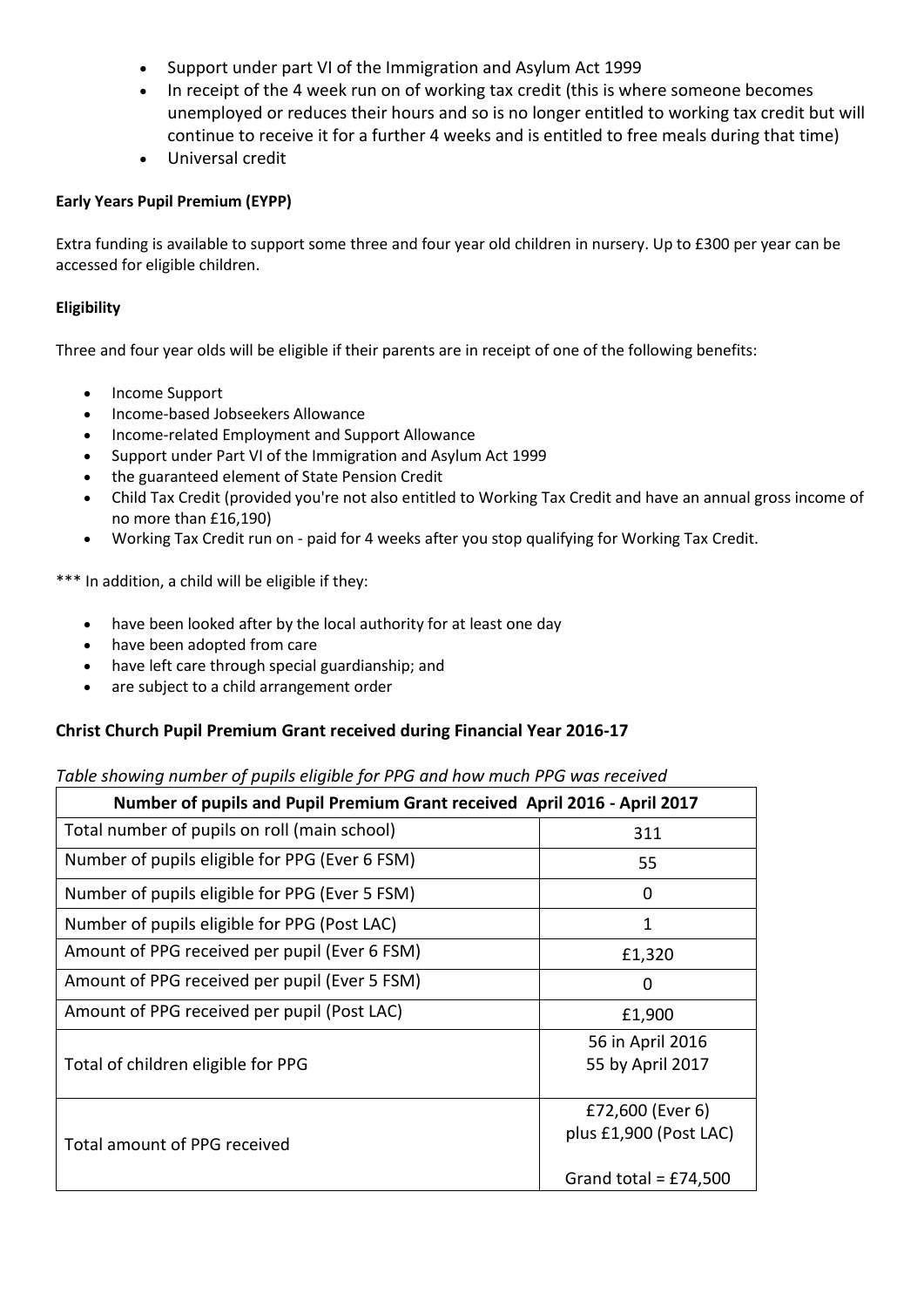#### **Christ Church Pupil Premium Grant received for Academic Year 2016 - 2017**

|  | Table showing number of pupils eligible for PPG and how much PPG was received |  |
|--|-------------------------------------------------------------------------------|--|
|  |                                                                               |  |

| Number of pupils and Pupil Premium Grant received Summer Term 2017                                                                 |                                           |  |  |  |  |  |  |  |
|------------------------------------------------------------------------------------------------------------------------------------|-------------------------------------------|--|--|--|--|--|--|--|
| Total number of pupils on roll (main school)                                                                                       | 311                                       |  |  |  |  |  |  |  |
| Number of pupils eligible for PPG (Ever 6 FSM)                                                                                     | 60 (Jan 17 census)                        |  |  |  |  |  |  |  |
| Number of pupils eligible for PPG (Ever 5 FSM)                                                                                     | 0                                         |  |  |  |  |  |  |  |
| Number of pupils eligible for PPG (Post LAC)                                                                                       | 1                                         |  |  |  |  |  |  |  |
| Amount of PPG received per pupil (Ever 6 FSM)                                                                                      | £1,320                                    |  |  |  |  |  |  |  |
| Amount of PPG received per pupil (Ever 5 FSM)                                                                                      | 0                                         |  |  |  |  |  |  |  |
| Amount of PPG received per pupil (Post LAC)                                                                                        | £1,900                                    |  |  |  |  |  |  |  |
| Total amount of PPG received in Summer term 2017                                                                                   | £6,600 (Ever 6)<br>plus £1,900 (Post LAC) |  |  |  |  |  |  |  |
|                                                                                                                                    | Grand total = $£8,500$                    |  |  |  |  |  |  |  |
| Total amount of PPG received during Academic Year 2016-17<br>(April 16 – April 17, plus Summer term 17, minus Summer<br>term $16)$ | Grand total $+$ £69,800                   |  |  |  |  |  |  |  |

## **Early Years Pupil Premium Grant (Financial Year 2016-17)**

| Number of children    | 4 children in Summer 16 |
|-----------------------|-------------------------|
|                       | 2 children in Autumn 17 |
|                       | 7 children in Spring 17 |
| Total amount received | £1.250                  |

#### **Early Years Pupil Premium Grant (Academic Year 2016-17)**

| Number of children by end of Summer Term 2017              | 2 children in Autumn 17 |  |  |
|------------------------------------------------------------|-------------------------|--|--|
|                                                            | 7 children in Spring 17 |  |  |
|                                                            | 7 children in Summer 17 |  |  |
| Total amount received in Summer term 2017                  | £700                    |  |  |
| Total amount of EY PPG received during Academic Year 2016- |                         |  |  |
| 17                                                         | Grand total = $£1,150$  |  |  |
| (April 16 - April 17, plus Summer term 17, minus Summer    |                         |  |  |
| term $16)$                                                 |                         |  |  |

*Table showing percentage of pupils who receive PPG in each cohort end of Academic year 2016/17*

| Year groups<br><b>July 2017</b> | <b>Cohort size</b> | <b>Pupils who receive</b><br><b>PPG</b> | % of cohort |  |  |
|---------------------------------|--------------------|-----------------------------------------|-------------|--|--|
|                                 |                    | July 17                                 | July 17     |  |  |
| Reception                       | 43                 | 5                                       | 12%         |  |  |
| Year 1                          | 45                 | 9                                       | 20%         |  |  |
| Year 2                          | 45                 | 5                                       | 11%         |  |  |
| Year 3                          | 45                 | $6 (+1)$                                | 16%         |  |  |
| Year 4                          | 45                 | 9                                       | 20%         |  |  |
| Year 5                          | 44                 | 12                                      | 27%         |  |  |
| Year 6                          | 46                 | 11                                      | 24%         |  |  |